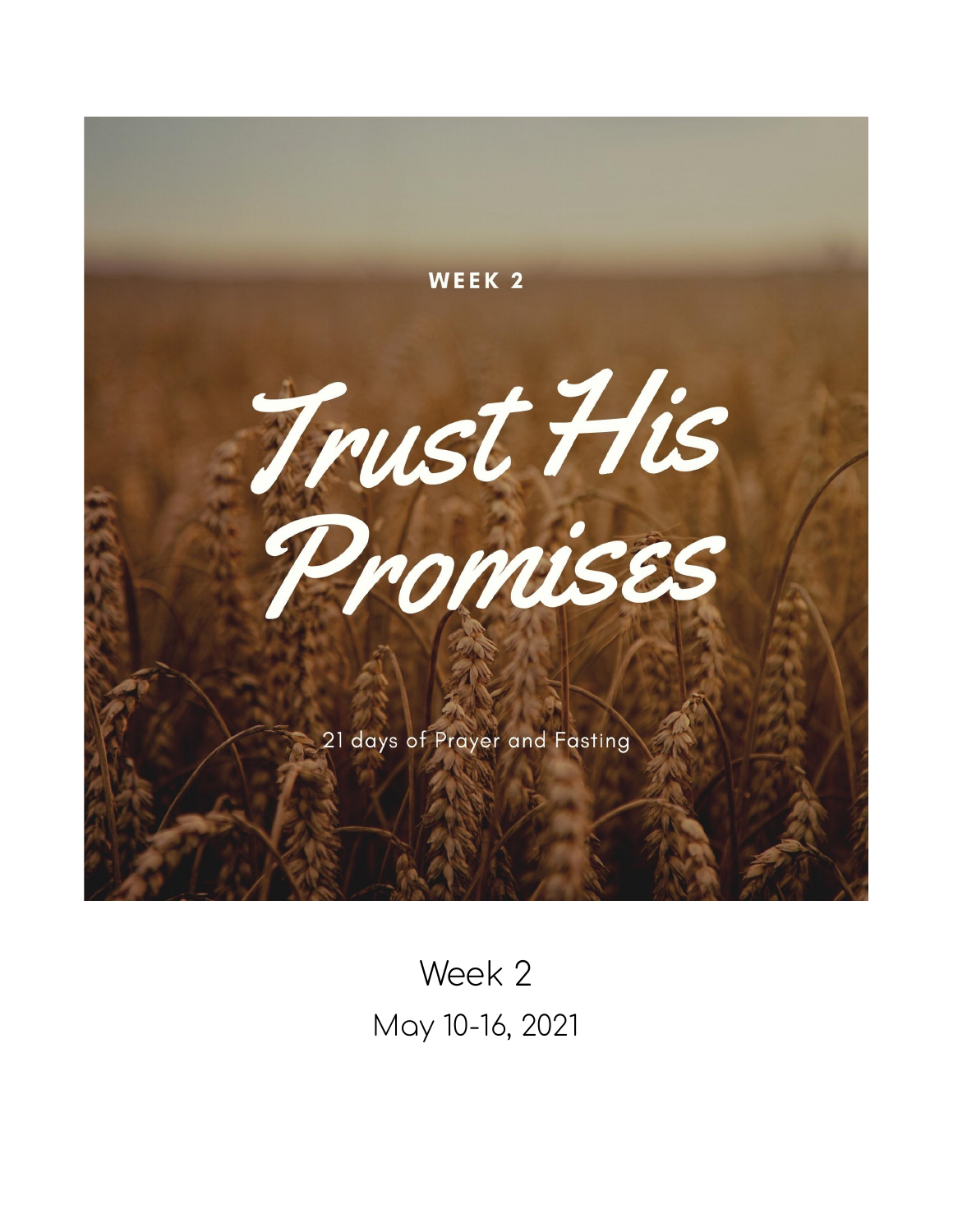# Day 8: Monday, May 10 - We Can Trust Him

*But of Him you are in Christ Jesus, who became for us wisdom from God-and righteousness and sanctification and redemption-that as it is written, "He who glories, let him glory in the Lord." Corinthians 1:30-31 NKJV*

People always say, "He is faithful!" We hear what God does for others, but He wants us to know, He is at work in YOU! It is true, He knows how many hairs are upon your head or how many are not there! His eyes are upon you and He is acquainted with all of your ways. There is nothing He does not see and already knows about you. And that is precisely why He sent Jesus to the rescue!

Thank God for Jesus, Who is the Captain of this great salvation we have received. He began this work in you when you received Him as your Lord and Savior. It is the Lord that has now made you righteous. You couldn't earn it, nor did you deserve it. Because of Jesus and His great love for us, we are not slaves to the enemy of our souls or to the things that once held us down.

*"You must therefore be mentally stripped for action, perfectly self-controlled. Fix your hopes on the gift of grace which is to be yours when Jesus Christ is revealed. As obedient children, do not let your characters be shaped any longer by the desires you cherished in your days of ignorance. The one who called you is holy; like Him, be holy in all of your behavior" 1 Peter 1:13-15*

The sanctification that has come to your life has set you apart for God and His purposes! You are dedicated and even consecrated to Him. And rest assured His redemption is at work in you. The price has been paid and fully satisfied. And He promises us this: He is at work in you and completing what He has started, redeeming your life from destruction! And He is going to use you in mighty ways to let your light shine for His glory. Not only are you redeemed from eternal separation from God, but He is at work redeeming your life day by day from all the past failures. We are reminded of when He said, "Old things are passed away, all things are become new" so get ready for new beginnings! You can be so thankful knowing that your future is as bright as the promises of God!

*I will hope continually, and will yet praise You more and more. My mouth will show forth Your righteousness, and Your salvation all the day… Psalm 71:14-16*

*Let Your mercy O Lord, be upon us, according as we hope in You. Psalm 33:22*

# For Further Reading: Hebrews 10

## Today's Prayer and Reflection:

- Realize He is present with you right now working in your life.
- How much are doubts and unbelief weighing you down?
- Earnestly seek for His Kingdom to come on earth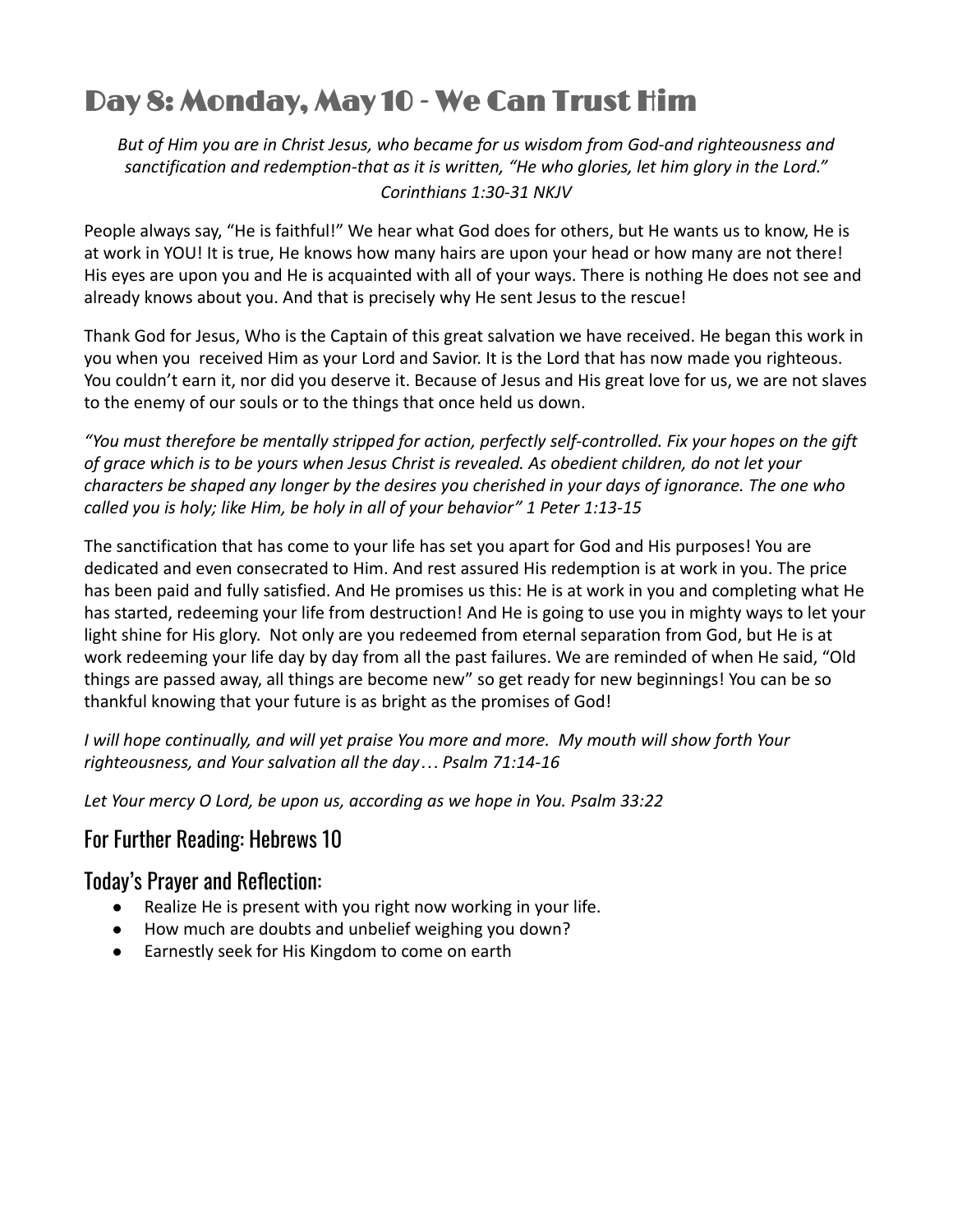# Day 9: Tuesday, May 11 - Abide in Him

### *"Now the fruit of righteousness is sown in peace by those who make peace" James 3:18*

Today there is very little peace found in our world. There is rioting in the streets, and there is rampant crime in the streets as well. There is hardly any peace in our schools and even in our halls of justice. Often, there is not always peace found in our homes.

Yet we all long for peace. But where is peace found; where does it come from?

*"The work of the righteous will be peace, and the effect of righteousness, quietness and assurance forever."* Isaiah 32:17

This sounds wonderful; so soothing and restful. Yet this comes from the work of righteousness!

In Andrew Murray's book *Abide in Christ* he shares about abiding in Christ *as your righteousness.*

As Christians, we are all aware and surely blessed by the fact that, through believing in Christ and the efficacy of His death, we are covered in His righteousness, and that God sees us that way as a result. But Murray makes the additional point that, as we are abiding in Christ, and He is us, that, not only are we covered in His righteousness, but we actually are righteous, because we are in Him, and He is in us!

The Lord promises that He is your loving shepherd, who will never leave you or forsake you. He is ushering you into your promises and abundant plans. He wants to do a new thing through you as you fully abide in Him.

*"For He made Him who knew no sin to be sin for us, that we might become the righteousness of God in Him." 2 Corinthians 5:21*

God faithfully worked it all out, through His Son, Jesus, because He wants us to be as righteous as He is. He deeply desires that we grow in intimacy with Him. The sweetness of growing in your relationship with Christ has no comparison. He is our all in all. He will fully meet every need in ways we never knew possible.

Through the Lord's faithfulness and sovereignty we know that we can fully be free in Him! We can come into His presence, completely righteous because you have the righteousness of Christ, not only covering you, but in you as well.

Abide in Him - and you will have peace - through righteousness.

## For Further Reading: Isaiah 32:15-19; Jeremiah 23:5-6

### Today's Prayer and Reflection:

- Pray for a desire to abide in Him
- Pray to know and experience His righteousness for yourself
- Pray to experience His peace as you abide in Him

See Andrew Murray's *Abide In Christ,* ch. 8 "As Your Righteousness" for more insight.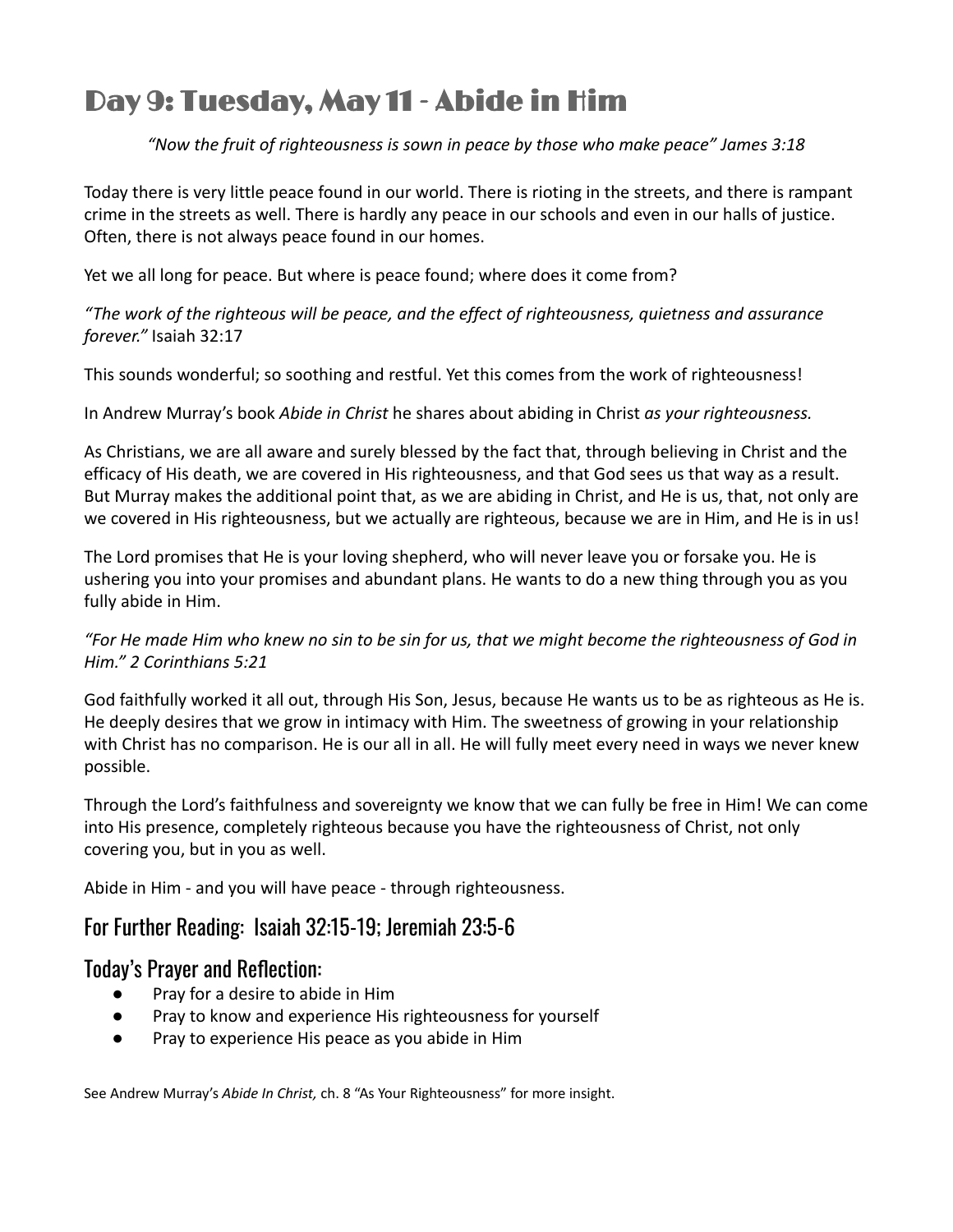# Day 10: Wednesday, May 12 - Trust in the Lord

*"Trust in the Lord with all your heart and lean not on your own understanding; in all your ways acknowledge Him, and He shall direct your path." Proverbs 3:5-6*

I'm sure we are all very familiar with this verse and have even sung it as a song. However are those words of promise and truth a part of your daily walk with Him? Are you really able to trust Him with all of your being and not depend upon your own wisdom to lead you? Or walk without fear or anxiety gripping us and keeping us from a peaceful night's sleep?

*"Not one of all the good promises the Lord God gave you has failed. Every promise has been fulfilled."* (Joshua 21:45)

Throughout the Bible, we see the Lord's steadfastness in every situation. He is consistent, all-knowing, and when He speaks it always comes to fruition.

God wants us to be able to trust Him implicitly with everything in us, heart soul and mind. Our trust must be based on our knowledge and understanding of Him and who He really is. One way of doing this is to consider His attributes: 1) His unfathomable wisdom and knowledge: He knows everything and uses His wisdom to guide and direct everything in heaven and on earth, as well as for us! 2) His omnipotence: His ultimate power over everything and everyone everywhere. 3) His omnipresence: He is everywhere all the time and is not limited by time and space! These are just a few, but how amazing they are!

In addition, God loves us with an everlasting love (Jeremiah 31:3), that was proven by His sending His only Son to become one of us on earth to die a sacrificial death in order to eradicate our sin forever and make us one with Himself! He has promised, in Jeremiah 29:11, "Then you will call upon me and go and pray to Me, and I will listen to you. And you will seek Me and find Me, when you search for Me with all your heart". He wants us to really know Him, so we can really trust Him!

Trusting God means believing, through faith, that His love and grace are sufficient for us, to meet all our needs; spiritual as well as physical. And knowing that, in His wisdom, He always knows what's best for us, and that His power is able to do for us whatever is necessary to care for us in every circumstance and in every situation. He is truly trustworthy!

# For Further Reading: Zephaniah 3:17; Psalm 40; Proverbs 3

# Today's Prayer and Reflection:

- That God will help you to see Him for all that He is
- That you will be able to trust Him with your whole life
- That, because of your trust in Him, you can allow yourself to completely abandon your life to Him and let Him have complete control of it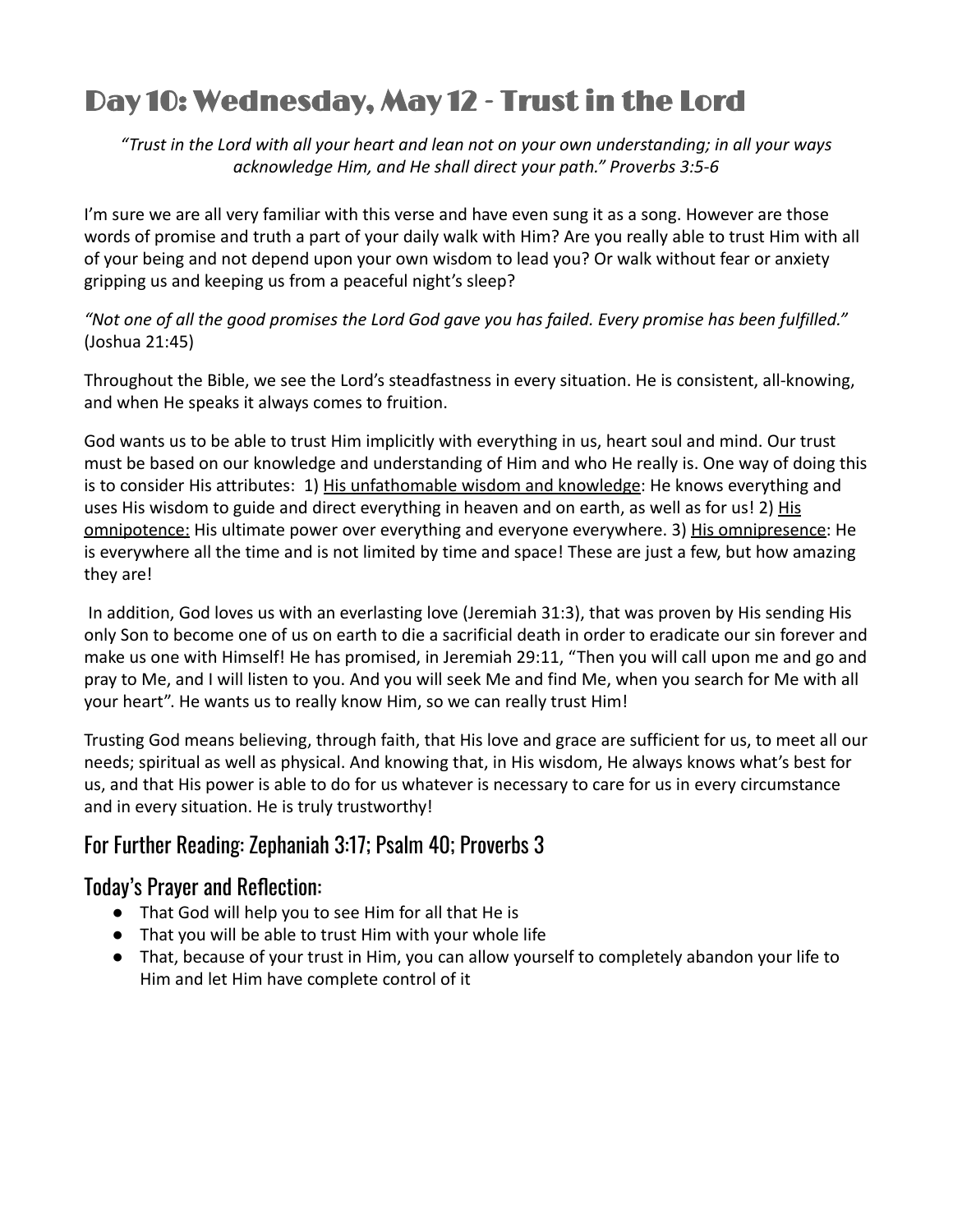# Day 11: Thursday May 13 - Grace Upon Grace

#### *"But He gives more grace" James 4:6*

Salvation is a gift, purely a gift, forever a gift. It is grace and nothing else that obtains it for us. Discipline is not my claim on Christ, but the evidence of His claim on me. I do not "make" Him Lord, I acknowledge Him Lord. To do this in honesty involves the full intention to do His will, that is, to live under the discipline of His Word. But even that is not something we manage all by ourselves. When we follow Christ he calls us to:

- 1. Leave self behind
- 2. Take up His cross
- 3. To come with Him

As believers, we are under grace. We are disciplined by grace. "The grace of God has dawned upon the world… and by it we are disciplined to renounce godless ways and worldly desires, and to live a life of temperance, honesty, and godliness." Titus 2:11-12

Through God's grace He makes it possible to be disciplined by the Spirit of God, "The spirit that God gave us is no craven spirit, but one to inspire… self-discipline." 1 Timothy 1:7

There it is. His grace makes it possible to leave yourself behind. It is the greatest thing any man can ever do, to put their trust in the living God. When you leave yourself behind, laying it at the cross, we gain fulfilment in our companionship with Christ. Your loving redeemer. To take up His cross we will experience true freedom because breakthrough is found in surrender. Do you trust Him that he will lead you into perfect freedom in Him?

God's deepest desire is to pour out his grace in your life. To guide you and lead you daily. If we only give Him our "Yes". Yet how often we try to hold on to what is comfortable in this world. Our stubbornness and pride to control and manipulate a situation. By doing this it delays the process of complete renewal in Christ. Yet the grace of God is constant, He is ready to pour out grace upon grace if we surrender. We must understand that everything we have was given by God, things are to be received with thanksgiving and everything is a material for sacrifice.

What has been given us is perfect material to sacrifice to say, "Lord I trust you. All of me for all of you". Are you willing to let go and let God? Let Him saturate you with His grace and lead you into understanding His promises. Let us be willing to be disciplined by the Spirit of God.

Prayer: "Lord forgive me. I offer to you again my body as a living sacrifice, asking you to accept it as an act of worship and to continue your holy work of transforming my mind from within, that I may worthily glorify you for *Jesus's sake."*

## For Further Reading: Romans 15:13

### Today's Prayer and Reflection

- Tell the Lord you want to walk in companionship with Him. That He is your first love and you desire to have your heart embedded with His. And you want to be disciplined by the Spirit of God.
- Thank the Lord for being intentional with you and consistently seeking after your heart.
- Lay down everything, give him all of you as a material for sacrifice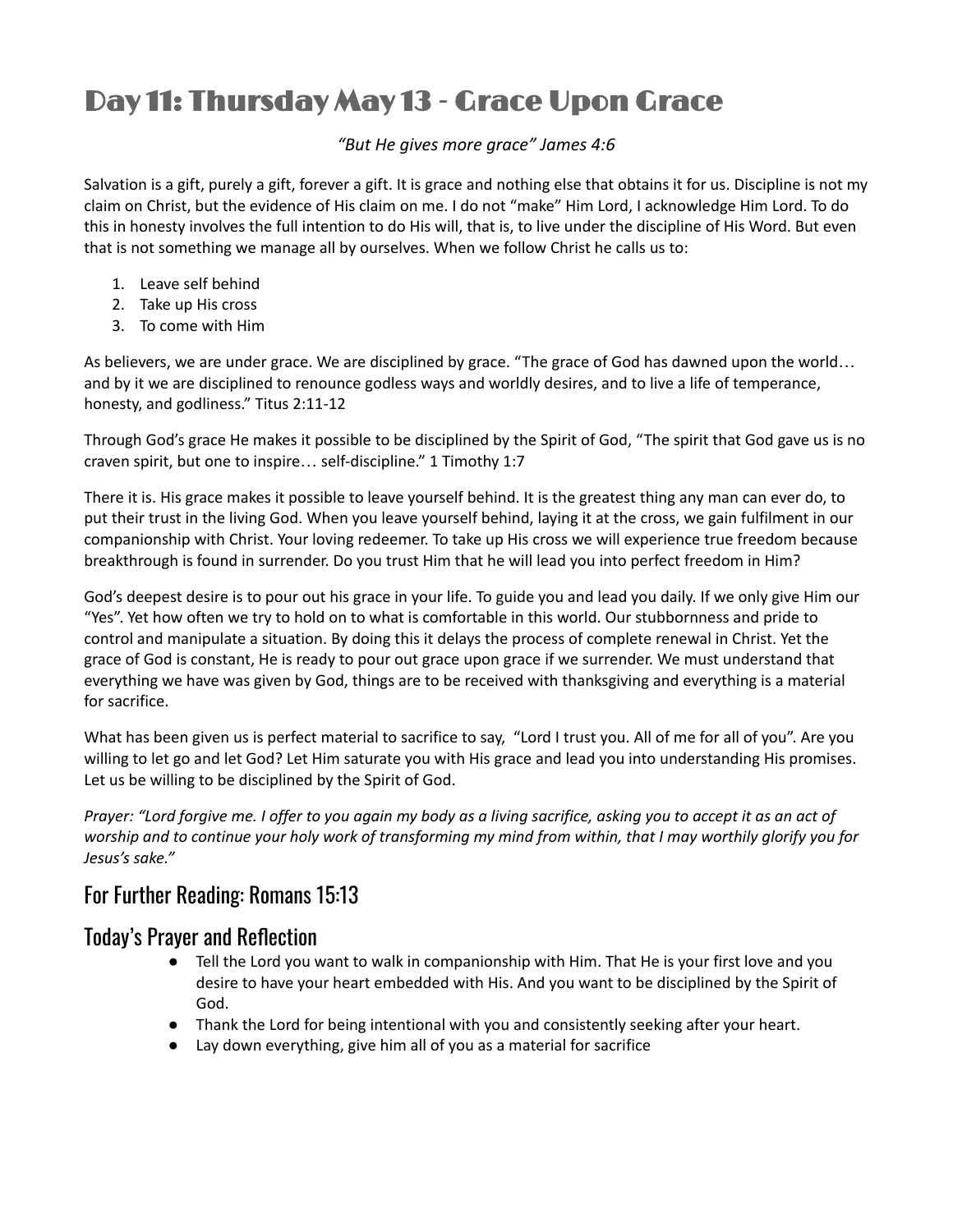# Day 12: Friday, May 14 - Restoration

*"According to His promise, we are waiting for new heavens and a new earth in which righteousness dwells." 2 Peter 3:13*

Let's be honest. Without a glorious hope blazing in your heart, you will be crushed by the pain of this present world. Did you catch the promise in the verse above? It's breathtaking. Read it again.

This is God's promise to you—He is going to restore all things. That's right, all things. There will be new heavens and a new earth. One could consider this to be the Promise of all promises. The crème de la crème of promises! In this promise lies confident anticipation that goodness and righteousness are coming and that sin and death will reign no more! In John Eldridge's book, All Things New, he writes, "The renewal of all things is meant to be your first hope in the way that God is your First Love."

The One who is seated on the throne has said, 'I am making everything new!'" Immediately after saying these five words, He quickly adds, "Write this down, for these words are trustworthy and true." Don't you find it beautifully reassuring of God to tell John to write those words down? Perhaps God knew that future readers would need this blessed assurance. Grab onto the promised renewal with both hands and make it the anchor of your soul. Indeed, this promise is trustworthy and true.

## For Further Reading: 2 Peter 3, Hebrews 6, Romans 8, Revelation 21

## Today's Prayer Point and Reflection:

- What things in this present world are causing you pain or grief? Take a moment and give these things to God. Rejoice because one day, He will make all things new.
- Approach God's throne with boldness and ask that the promise of the renewal of all things would be your first hope!
- Pray for the global church to have a fresh revelation of this promise.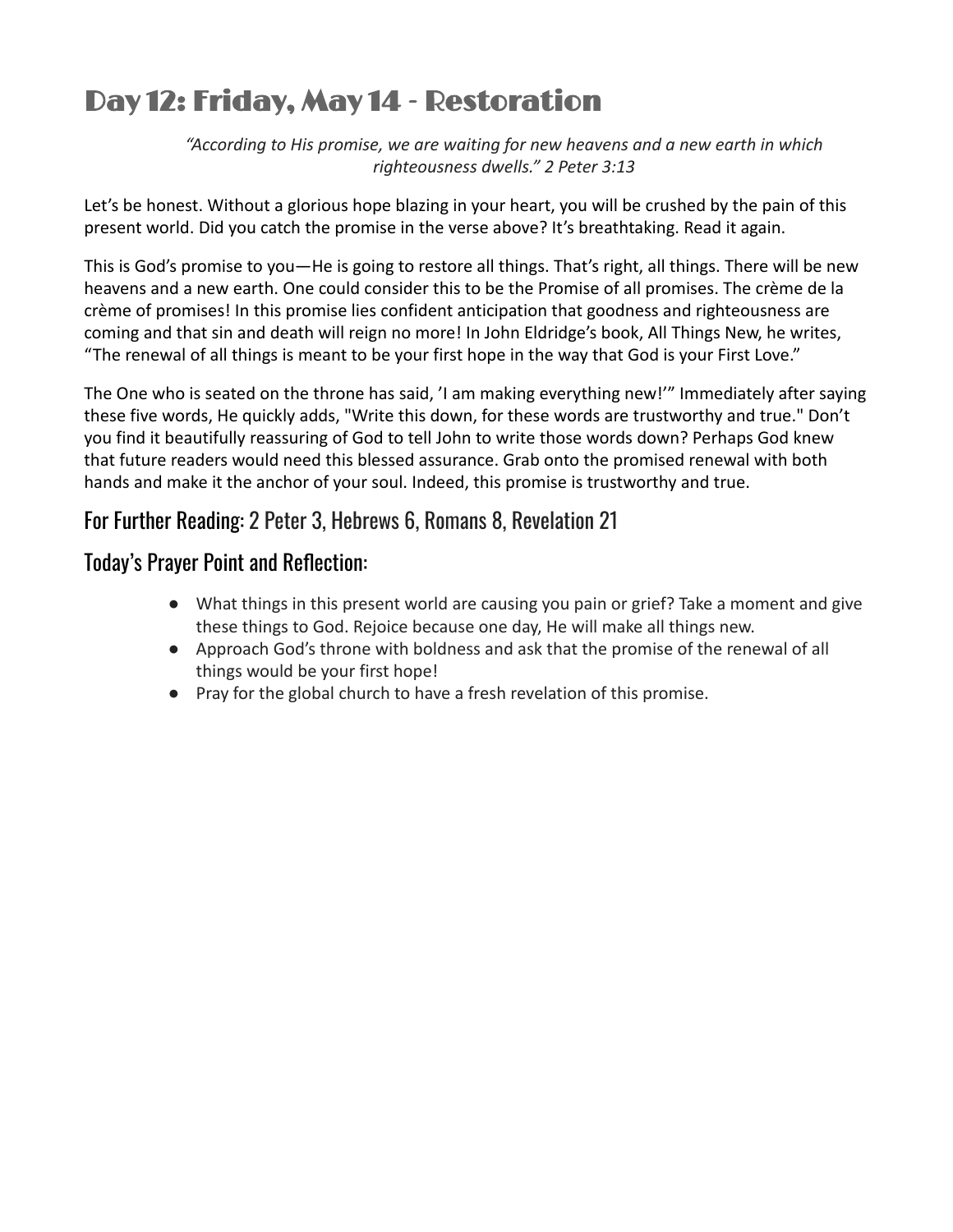# Day 13: Saturday, May 15 - His Promises to Us

### *But God shows his love for us in that while we were still sinners, Christ died for us. Romans 5:8*

Through all of the craziness and the message of hopelessness that the world tries to push in our minds, there is comfort in the promise that God has not only given to us by his living word, but by His actions, the perfect sacrifice to bridge the gap of the broken and lost, by the death of His son our Lord Jesus Christ. By his mercy, we can now have a personal relationship with our God, and find rest and comfort in His promise to us. To be saved from death and have eternal life:

John 3:16 - *For God so loved the world, that he gave his only begotten son, that whosoever believes in him will not perish but have everlasting life.*

What is so amazing is that God wants nothing more than a relationship with us. Knowing every sin we have ever committed, the Lord of creations wants to meet us where we are, so that we may find rest in Him, to break the chains, to no longer be a slave of a broken world that leads to sin and death.

*John 6:37 - All that the Father gives me will come to me, and whoever comes to me I will never cast out.*

Throughout the Bible, it shows that even when we fall short, the Lord is there, for He will never forsake us.

### *Deuteronomy 31:8 - It is the Lord who goes before you. He will be with you; he will not leave you or forsake you. Do not fear or be dismayed.*

Story after story, you see God fulfilling His promises to His people, from Abraham, that his descendants would be as numerous as the stars. Saving Noah's family from the flood. Freeing the Jews from the captivity of the Egyptians. There are countless examples in the Bible of how many times God has shown His faithfulness, never failing, even when we do. That is why we must trust in His promises, that is why we find rest in Him. He is our comfort and our joy. Through life's highs and lows, we can count on God, for His promises never fail.

*Jeremiah 29:11 - For I know the plans I have for you, declares the Lord, "plans to prosper you and not to harm you, plans to give you hope and a future.*

### Today's Prayer Points:

- To be reminded that you are the child of the Lord most high
- Find rest in the Lord, remembering His promises and that you are never alone
- Make time to build a more personal relationship with God